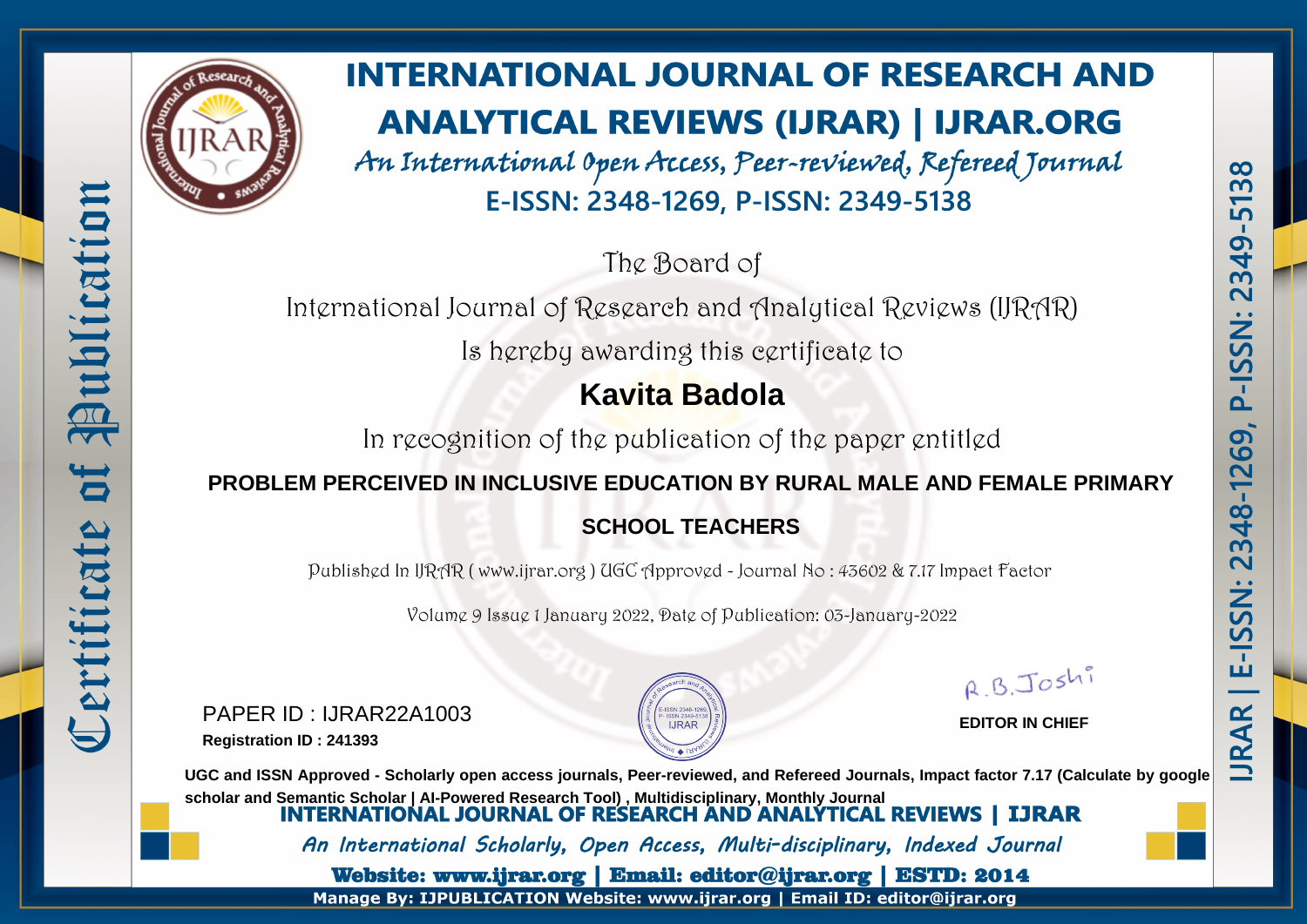

Publication

bf

Certificate

# **INTERNATIONAL JOURNAL OF RESEARCH AND ANALYTICAL REVIEWS (IJRAR) | IJRAR.ORG**

An International Open Access, Peer-reviewed, Refereed Journal E-ISSN: 2348-1269, P-ISSN: 2349-5138

The Board of

International Journal of Research and Analytical Reviews (IJRAR)

Is hereby awarding this certificate to

## **Dr. Anju Agarwal**

In recognition of the publication of the paper entitled

#### **PROBLEM PERCEIVED IN INCLUSIVE EDUCATION BY RURAL MALE AND FEMALE PRIMARY**

## **SCHOOL TEACHERS**

Published In IJRAR ( www.ijrar.org ) UGC Approved (Journal No : 43602) & 7.17 Impact Factor

Volume 9 Issue 1 January 2022, Date of Publication: 03-January-2022

PAPER ID : IJRAR22A1003 **Registration ID : 241393**



R.B.Joshi

**EDITOR IN CHIEF**

**UGC and ISSN Approved - Scholarly open access journals, Peer-reviewed, and Refereed Journals, Impact factor 7.17 (Calculate by google** scholar and Semantic Scholar | AI-Powered Research Tool), Multidisciplinary, Monthly Journal<br>**INTERNATIONAL JOURNAL OF RESEARCH AND ANALYTICAL REVIEWS | IJRAR** An International Scholarly, Open Access, Multi-disciplinary, Indexed Journal Website: www.ijrar.org | Email: editor@ijrar.org | ESTD: 2014

Manage By: IJPUBLICATION Website: www.ijrar.org | Email ID: editor@ijrar.org